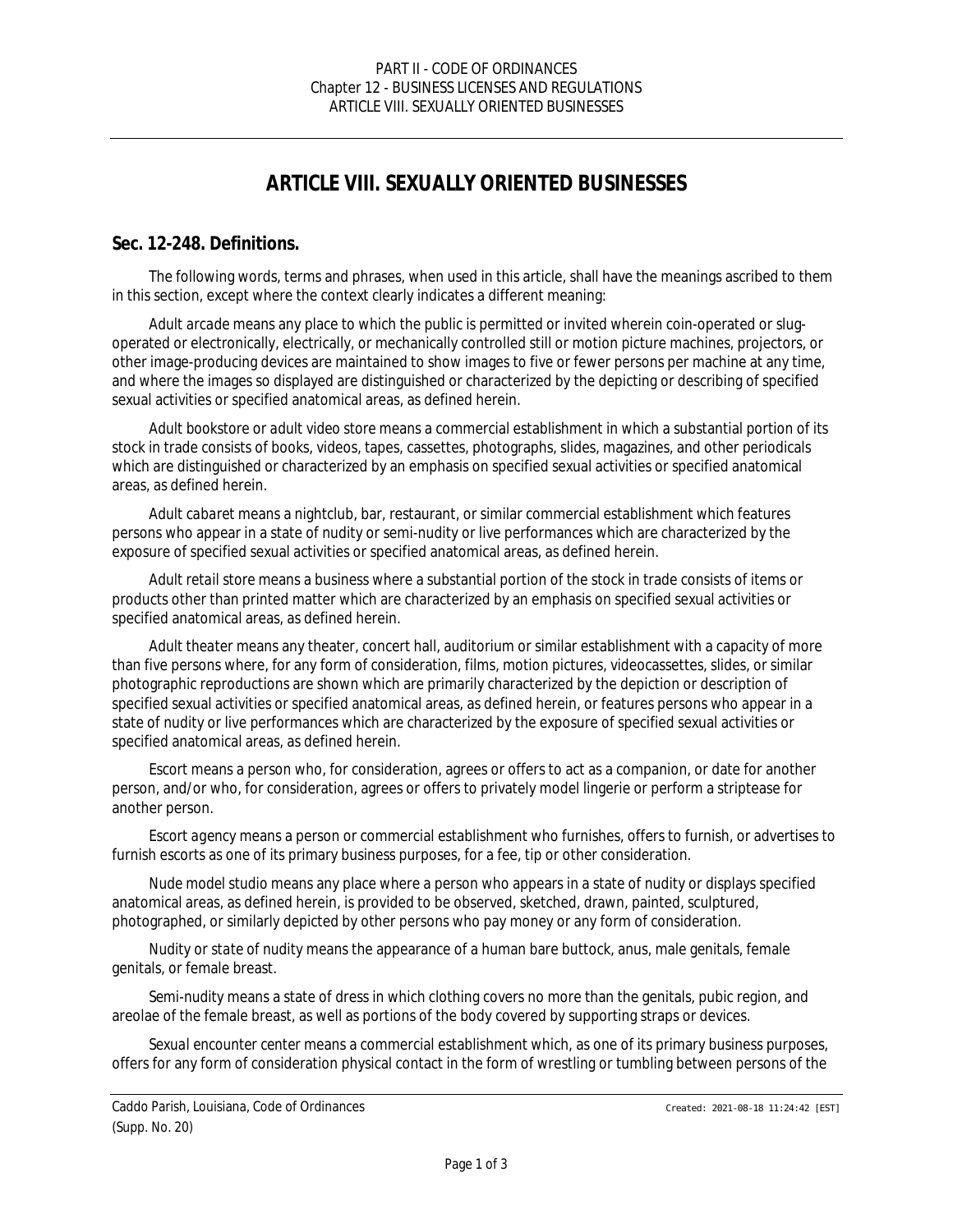opposite sex or activities between male and female person and/or persons of the same sex when one or more of the persons is in a state of nudity or semi-nudity.

*Sexually oriented business* means less than completely and opaquely covered human genitals, pubic region, buttock, human genitals in a discernibly erect state, even if completely and opaquely covered; or any combination of the aforementioned.

*Specified anatomical areas* means less than completely and opaquely covered human genitals, pubic region, buttock, human genitals in a discernibly erect state, even if completely and opaquely covered, or any combination of the aforementioned.

*Specified sexual activities* means depiction of male genitals in a state of sexual arousal, female genitals, acts of masturbation, sexual intercourse, oral copulation, sodomy, bestiality, touching of human genitals, pubic region, buttock, anus, or any combination of the aforementioned.

(Code 1985, § 15-16(a); Ord. No. 3098, 10-27-1994)

# **Sec. 12-249. Compliance, violations and penalties.**

Any person, firm or corporation violating any provision of this article shall be fined, upon conviction, not more than \$500.00 or imprisoned in the parish jail for a period not to exceed 30 days or both, for each offense. Each day that the violation is permitted to exist shall constitute a separate offense. Imposition of any penalty hereunder shall not preclude the parish commission or other appropriate authority of the parish or any adjacent or neighboring property owner who could be specifically damaged by such violation from instituting an injunction, mandamus, or other appropriate action or proceeding to prevent such unlawful erection, construction, reconstruction, alteration, conversion, maintenance or use or to correct or abate such violation, or to prevent the occupancy of such building, structure or land.

#### (Code 1985, § 15-16(e); Ord. No. 3098, 10-27-1994)

State law reference(s)—Criminal offense of obscenity, R.S. 14:106; promotion or wholesale promotion of obscene devices, R.S. 14:106.1; sexual acts prohibited in public, R.S. 14:106.2.

### **Sec. 12-250. Location requirements.**

- (a) No sexually oriented business shall be operated within 2,500 feet of:
	- (1) A public park or public library.
	- (2) A nonprofit educational museum.
	- (3) A bona fide church or synagogue.
	- (4) A public or private elementary or secondary school.
	- (5) A day care center or kindergarten.
	- (6) Another sexually oriented business.
	- (7) A structure that contains another sexually oriented business.
- (b) No sexually oriented business shall be operated within 2,500 feet of:
	- (1) A residential subdivision.
	- (2) A building site dedicated or devoted to a residential use.

(Code 1985, § 15-16(b); Ord. No. 3098, 10-27-1994)